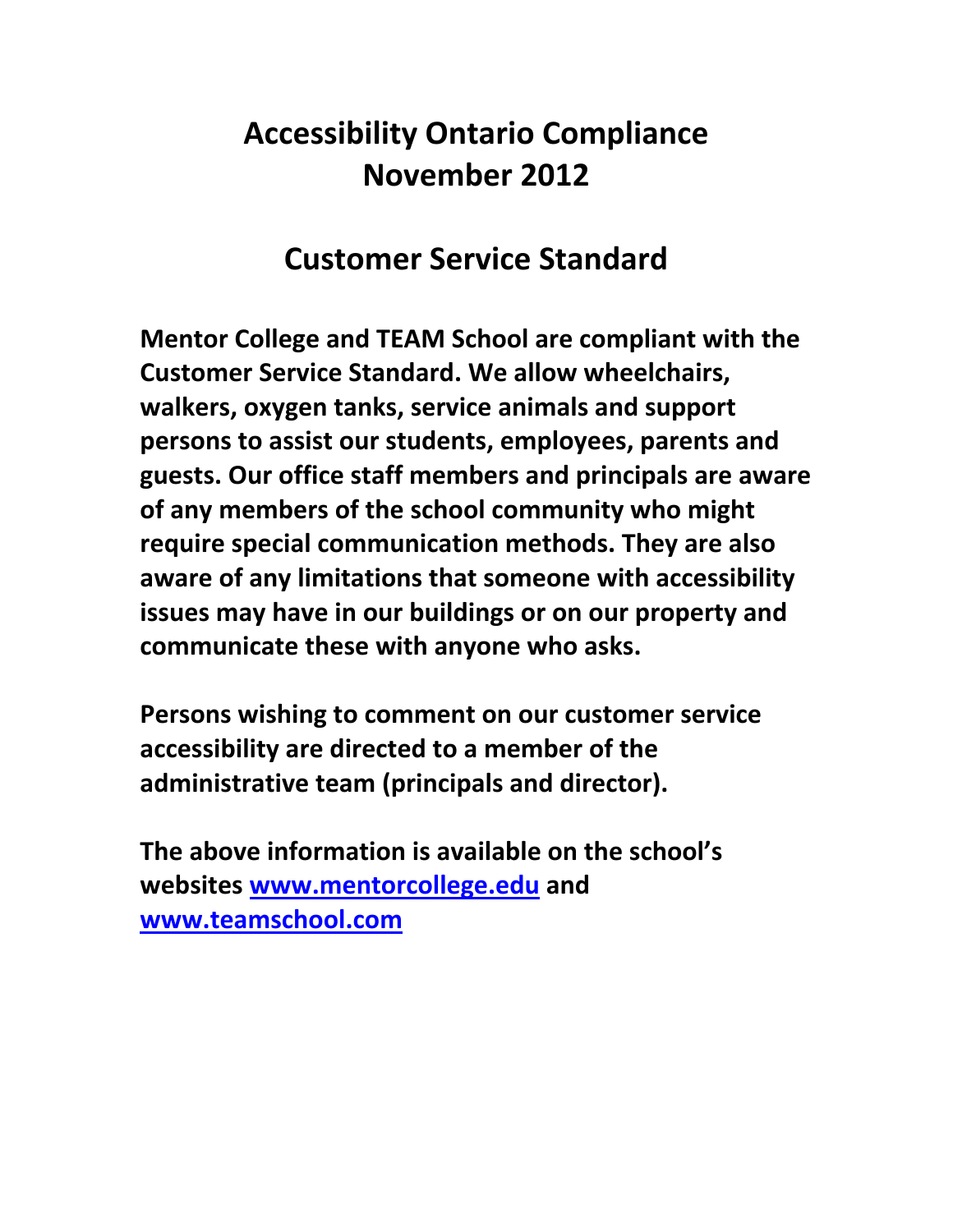# **Accessibility Ontario Compliance November 2012**

#### **Educational Materials**

**Mentor College and TEAM School are compliant with the Integrated Accessibility Standards Regulation (IASR).**

**Upon registration in our school, our principals and office staff members know of any students and/or parents with a need for accessible formatting of course materials and student records. We work with the students and parents to ensure that the information is available in the most convenient format and in the most timely fashion.**

**If this formatting is not able to be provided in‐house, the school's privacy officer handles the contract to ensure that the personal information of the students and/or parents is protected.**